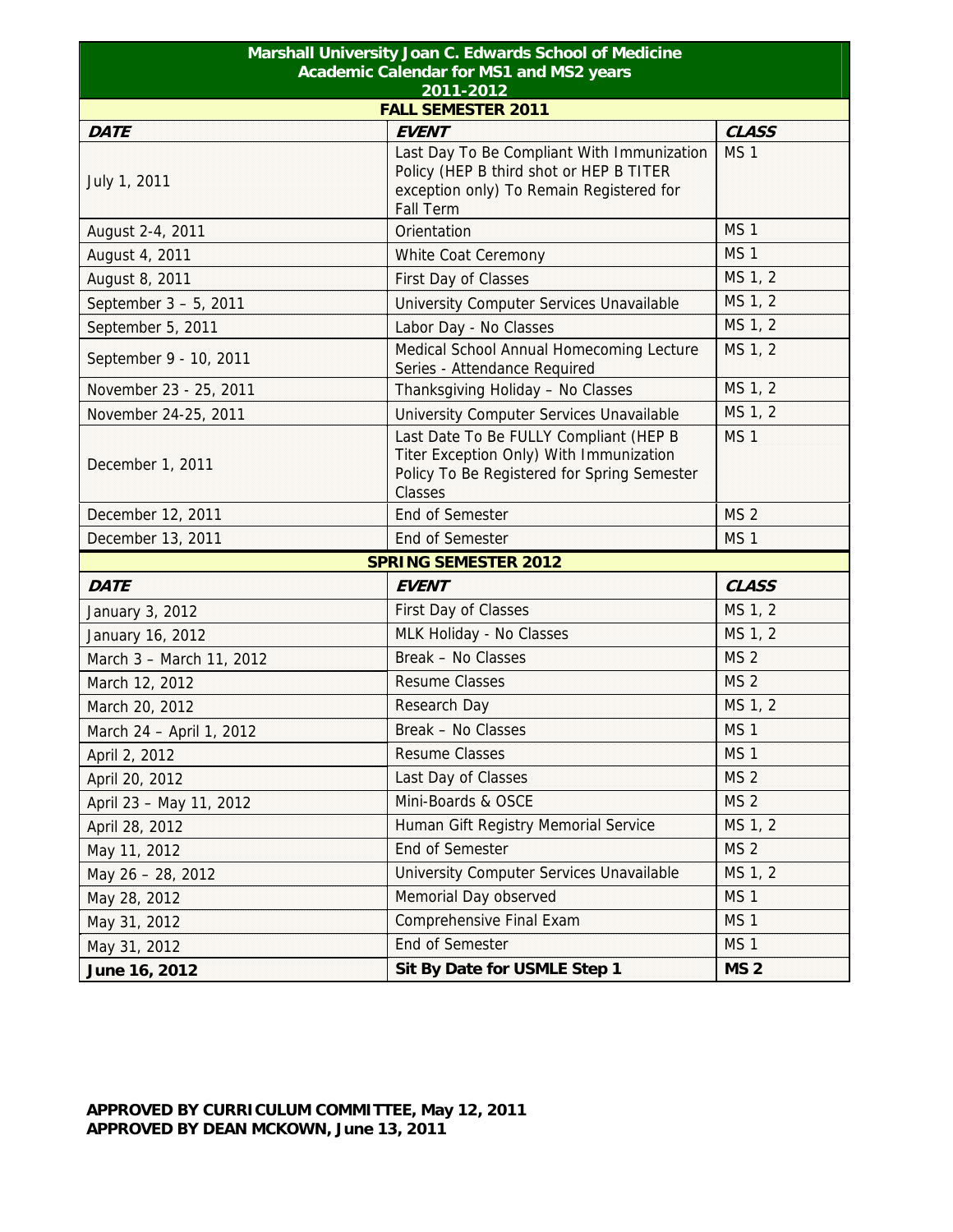| Marshall University Joan C. Edwards School of Medicine<br><b>Academic Calendar for MS 3 year</b><br>2011-2012 |                                                                           |                                                                                                                                                          |  |
|---------------------------------------------------------------------------------------------------------------|---------------------------------------------------------------------------|----------------------------------------------------------------------------------------------------------------------------------------------------------|--|
| <b>DATE</b>                                                                                                   | <b>EVENT</b>                                                              | <b>CALENDAR NOTES</b>                                                                                                                                    |  |
| July 5, 2011                                                                                                  | <b>Clinical Orientation</b>                                               |                                                                                                                                                          |  |
| Rot 1<br>July 6 - August 26, 2011                                                                             | Block $A - July 6 - July 30$<br>Block $B - July 31 - August 26$           | July 21, 2011 - Risk Management<br>Seminar                                                                                                               |  |
| Rot <sub>2</sub><br>August 29 - October 21, 2011                                                              | Block A - August 29 - September 24<br>Block B - September 25 -October 21  | September 3 - 5, 2011<br>University Computer Services Unavailable<br>Off Labor Day- September 5<br>Annual Homecoming Lecture Series -<br>Sept 9-10, 2011 |  |
| Rot <sub>3</sub><br>October 24 - December 16, 2011                                                            | Block A - October 24 - November 19<br>Block B - November 20 - December 16 | Thanksgiving Holiday- Off 12:01 a.m.,<br>November 24 - 12:01 a.m., November 25<br>November 24-25, 2011<br>University Computer Services Unavailable       |  |
| December 19, 2011 -<br><b>January 2, 2012</b>                                                                 | <b>HOLIDAY BREAK</b>                                                      |                                                                                                                                                          |  |
| Rot 4<br>January 3 - February 24, 2012                                                                        | Block A - January 3 - January 28<br>Block B - January 29 - February 24    | Begin Scheduling for Step 2 CS and Step<br>2 CK                                                                                                          |  |
| Rot 5<br>February 27 - April 20, 2012                                                                         | Block A- February 27 - March 24<br>Block B - March 25 - April 20          | Research Day - March 20, 2012                                                                                                                            |  |
| April 21 - April 29, 2012                                                                                     | <b>SPRING BREAK</b>                                                       | <b>ACLS COURSE: To Be Announced</b>                                                                                                                      |  |
|                                                                                                               |                                                                           | April 28, 2012 - Human Gift Registry<br><b>Memorial Service</b>                                                                                          |  |
| Rot 6<br>April 30 - June 22, 2012                                                                             | Block A- April 30 - May 26<br>Block B- May 27 - June 22                   | May 26 - 28, 2012<br>University Computer Services Unavailable<br>Off Memorial Day - May 28, 2012<br><b>CCE EXAM Dates to be Announced</b>                |  |